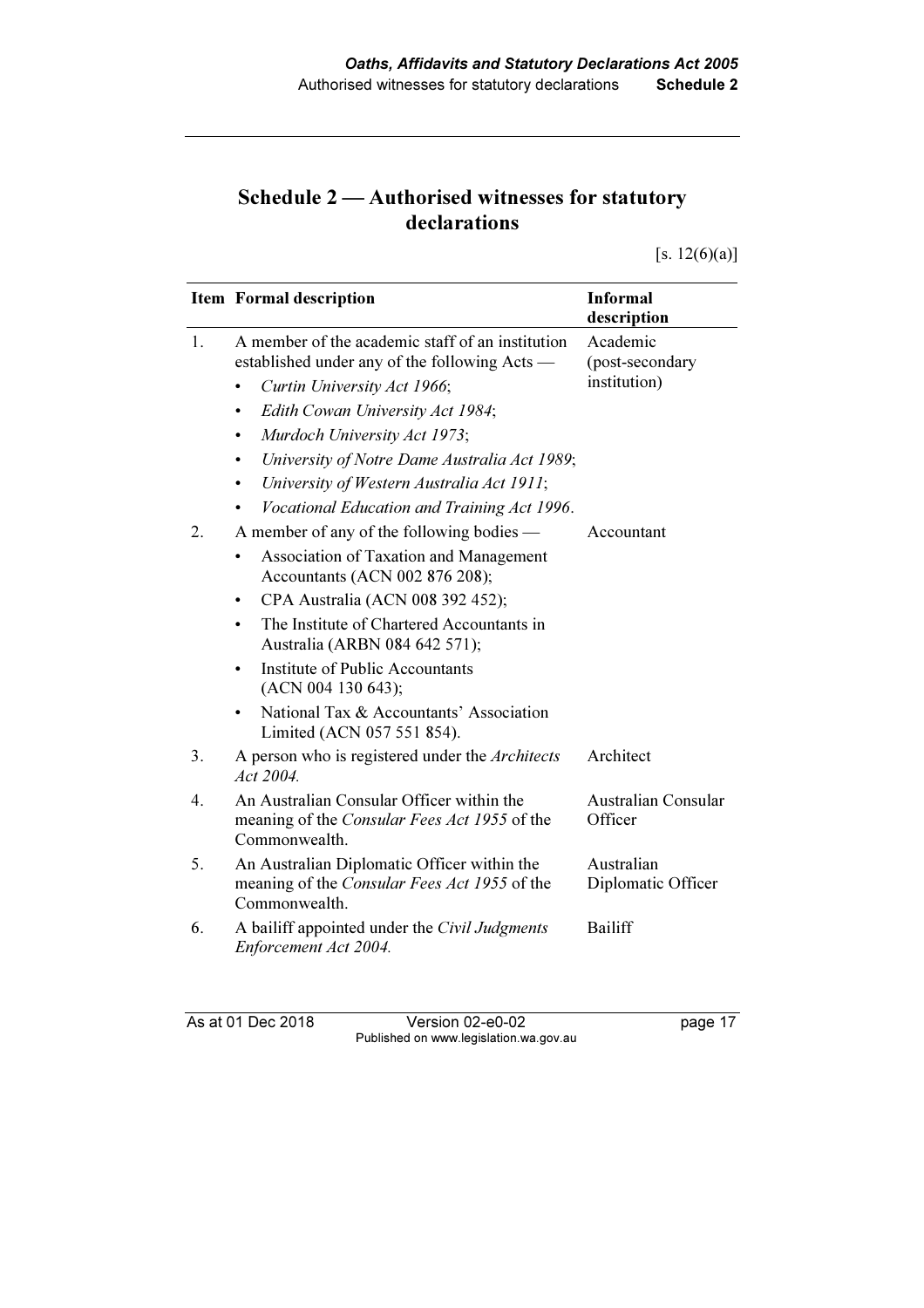|     | Item Formal description                                                                                                                                                                                                                                                                                                                  | <b>Informal</b><br>description                                |
|-----|------------------------------------------------------------------------------------------------------------------------------------------------------------------------------------------------------------------------------------------------------------------------------------------------------------------------------------------|---------------------------------------------------------------|
| 7.  | A person appointed to be in charge of the head<br>office or any branch office of an authorised<br>deposit-taking institution carrying on business in<br>the State under the Banking Act 1959 of the<br>Commonwealth.                                                                                                                     | Bank manager                                                  |
| 8.  | A member of Governance Institute of Australia<br>Ltd (ACN 008 615 950).                                                                                                                                                                                                                                                                  | Chartered secretary,<br>governance adviser<br>or risk manager |
| 9.  | A person who is registered under the <i>Health</i><br>Practitioner Regulation National Law (Western<br>Australia) in the pharmacy profession.                                                                                                                                                                                            | Chemist                                                       |
| 10. | A person who is registered under the <i>Health</i><br>Practitioner Regulation National Law (Western<br>Australia) in the chiropractic profession.                                                                                                                                                                                        | Chiropractor                                                  |
| 11. | A person registered as an auditor or a liquidator<br>under the Corporations Act 2001 of the<br>Commonwealth.                                                                                                                                                                                                                             | Company auditor or<br>liquidator                              |
| 12. | A judge, master, magistrate, registrar or clerk, or<br>the chief executive officer, of any court of the<br>State or the Commonwealth.                                                                                                                                                                                                    | Court officer                                                 |
| 13. | A member of the Australian Defence Force who<br>$is -$<br>an officer within the meaning of the Defence<br>Force Discipline Act 1982 of the<br>Commonwealth; or<br>a non-commissioned officer within the<br>meaning of that Act with 5 or more years of<br>continuous service; or<br>a warrant officer within the meaning of<br>that Act. | Defence force<br>officer                                      |
| 14. | A person registered under the Health Practitioner Dentist<br>Regulation National Law (Western Australia) in<br>the dental profession whose name is entered on<br>the Dentists Division of the Register of Dental<br>Practitioners kept under that Law.                                                                                   |                                                               |

page 18 Version 02-e0-02 As at 01 Dec 2018 Published on www.legislation.wa.gov.au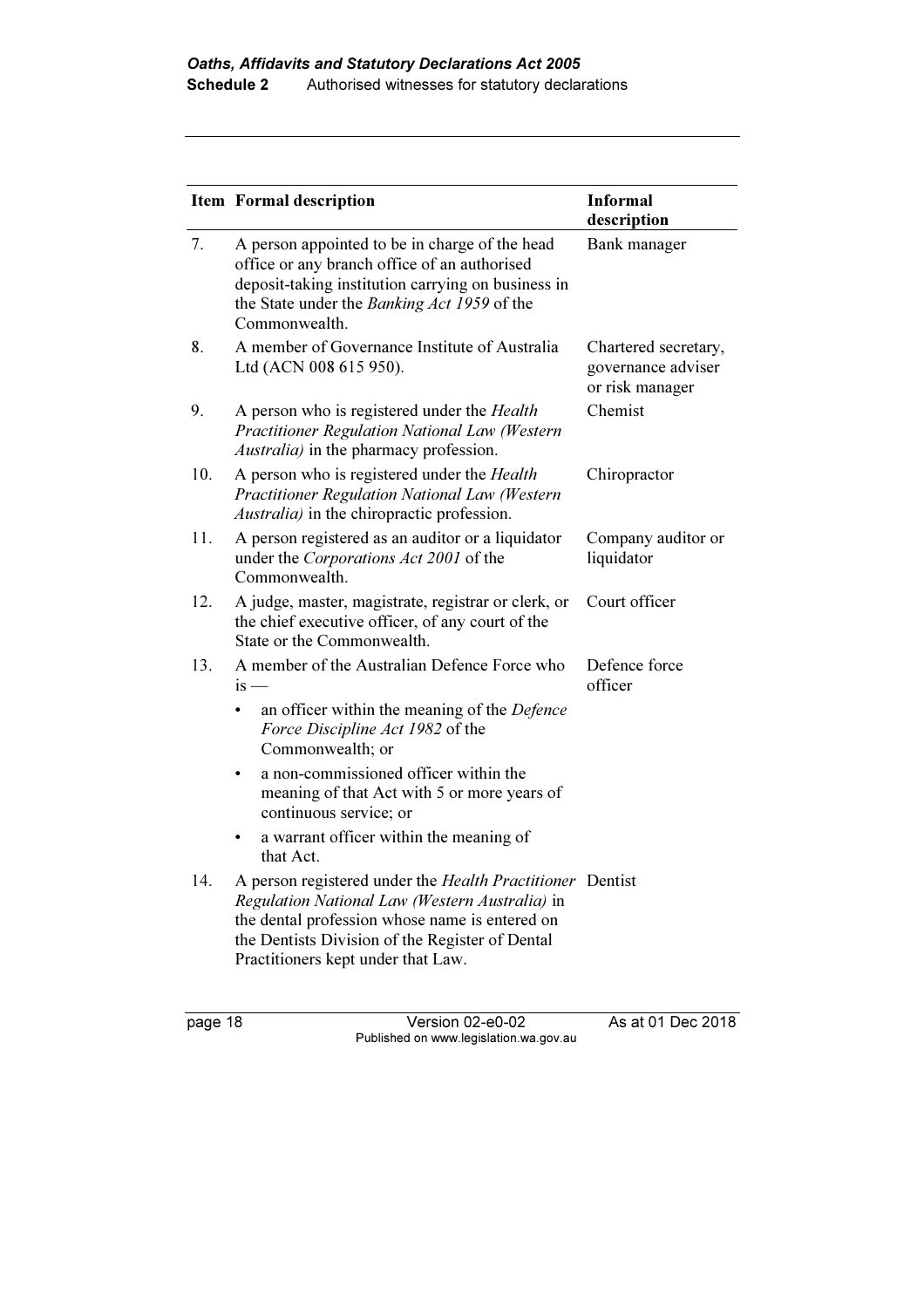|      | <b>Item Formal description</b>                                                                                                                       | <b>Informal</b><br>description                           |
|------|------------------------------------------------------------------------------------------------------------------------------------------------------|----------------------------------------------------------|
| 15.  | A person who is registered under the <i>Health</i><br>Practitioner Regulation National Law (Western<br><i>Australia</i> ) in the medical profession. | Doctor                                                   |
|      | 15A. A person appointed under the <i>Parliamentary and</i><br>Electorate Staff (Employment) Act 1992<br>section $4(1)(b)(i)$ or $(2)(b)(i)$          | Electorate officer of<br>a member of State<br>Parliament |
| 16.  | A member of the Institution of Engineers,<br>Australia, other than at the grade of student.                                                          | Engineer                                                 |
| 17.  | The secretary of an organisation of employees or<br>employers that is registered under one of the<br>following Acts —                                | Industrial<br>organisation<br>secretary                  |
|      | Industrial Relations Act 1979;                                                                                                                       |                                                          |
|      | Workplace Relations Act 1996 of the<br>Commonwealth.                                                                                                 |                                                          |
| 18.  | A member of the National Insurance Brokers<br>Association of Australia (ACN 006 093 849).                                                            | Insurance broker                                         |
| 19.  | A Justice of the Peace.                                                                                                                              | Justice of the Peace                                     |
| 19A. | A person who is a member of the Authority's<br>staff within the meaning given to that term by the<br>Land Information Authority Act 2006 section 3.  | Landgate officer                                         |
| 20.  | An Australian lawyer within the meaning of that<br>term in the Legal Profession Act 2008 section 3.                                                  | Lawyer                                                   |
| 21.  | The chief executive officer or deputy chief<br>executive officer of a local government.                                                              | Local government<br>CEO or deputy CEO                    |
| 22.  | A member of the council of a local government<br>within the meaning of the Local Government<br>Act 1995.                                             | Local government<br>councillor                           |
| 23.  | A member of the Australasian Institute of<br>Chartered Loss Adjusters (ACN 074 804 167).                                                             | Loss adjuster                                            |
| 24.  | An authorised celebrant within the meaning of the Marriage celebrant<br>Marriage Act 1961 of the Commonwealth.                                       |                                                          |
| 25.  | A member of either House of Parliament of the<br>State or of the Commonwealth.                                                                       | Member of<br>Parliament                                  |

As at 01 Dec 2018 Version 02-e0-02 page 19 Published on www.legislation.wa.gov.au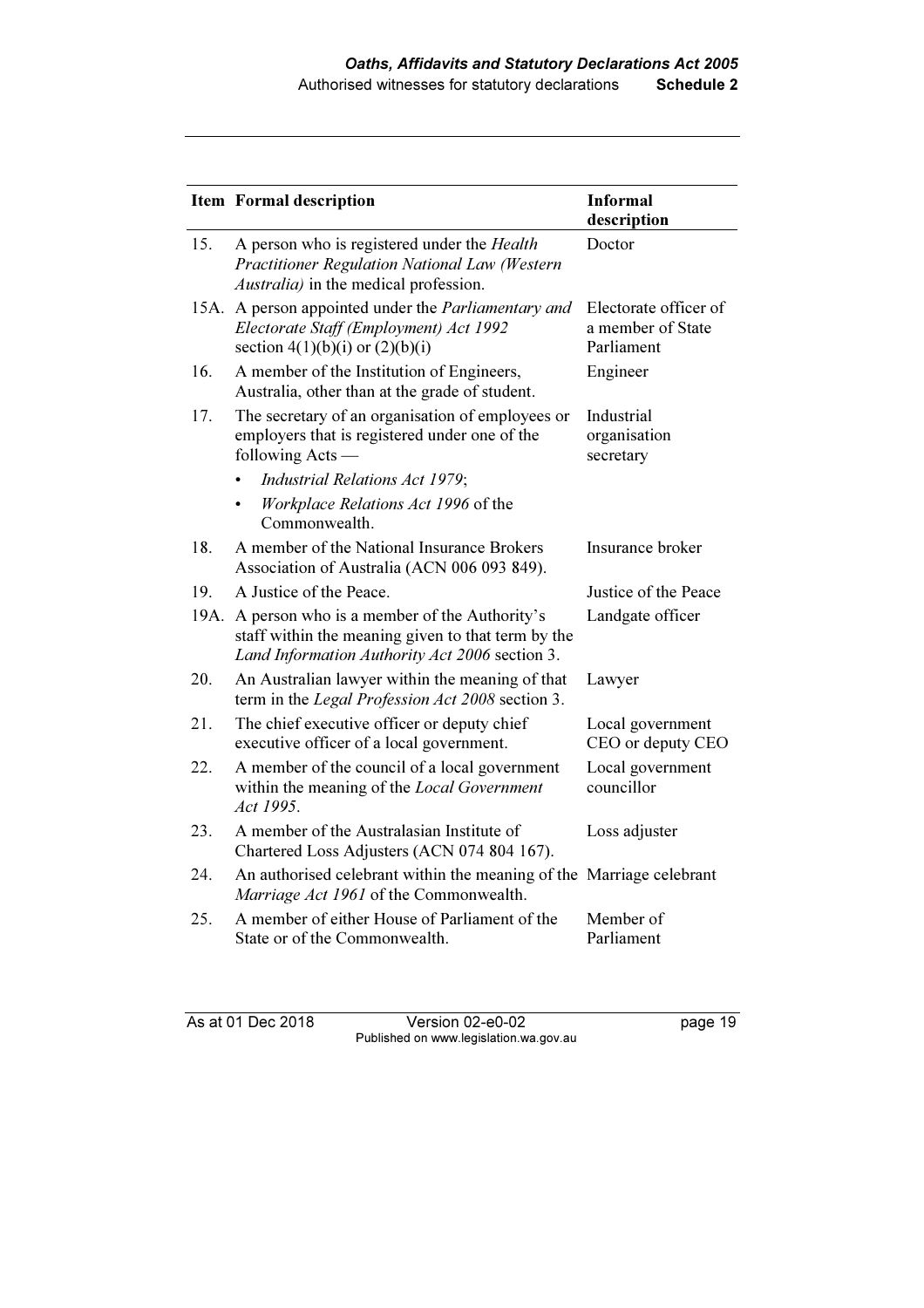|     | <b>Item Formal description</b>                                                                                                                                                               | <b>Informal</b><br>description   |
|-----|----------------------------------------------------------------------------------------------------------------------------------------------------------------------------------------------|----------------------------------|
|     | 25A. A person registered under the Health Practitioner Midwife<br>Regulation National Law (Western Australia) in<br>the midwifery profession.                                                |                                  |
| 26. | A minister of religion registered under Part IV<br>Division 1 of the Marriage Act 1961 of the<br>Commonwealth.                                                                               | Minister of religion             |
| 27. | A person registered under the Health Practitioner Nurse<br>Regulation National Law (Western Australia) in<br>the nursing profession.                                                         |                                  |
| 28. | A person registered under the Health Practitioner Optometrist<br>Regulation National Law (Western Australia) in<br>the optometry profession.                                                 |                                  |
|     | 28A. A person registered under the Health Practitioner Paramedic<br>Regulation National Law (Western Australia) in<br>the paramedicine profession.                                           |                                  |
| 29. | A registered patent attorney under the <i>Patents</i><br>Act 1990 of the Commonwealth.                                                                                                       | Patent attorney                  |
| 30. | A person registered under the <i>Health Practitioner</i> Physiotherapist<br>Regulation National Law (Western Australia) in<br>the physiotherapy profession.                                  |                                  |
| 31. | A person registered under the Health Practitioner Podiatrist<br>Regulation National Law (Western Australia) in<br>the podiatry profession.                                                   |                                  |
| 32. | A police officer.                                                                                                                                                                            | Police officer                   |
| 33. | The person in charge of an office established by,<br>or conducted by an agent of, Australia Post<br>within the meaning of the Australian Postal<br>Corporation Act 1989 of the Commonwealth. | Post office manager              |
| 34. | A person registered under the Health Practitioner Psychologist<br>Regulation National Law (Western Australia) in<br>the psychology profession.                                               |                                  |
| 35. | A public notary within the meaning of the <i>Public</i><br>Notaries Act 1979.                                                                                                                | Public notary                    |
| 36. | An officer of the Commonwealth public service.                                                                                                                                               | Public servant<br>(Commonwealth) |

page 20 Version 02-e0-02 As at 01 Dec 2018 Published on www.legislation.wa.gov.au